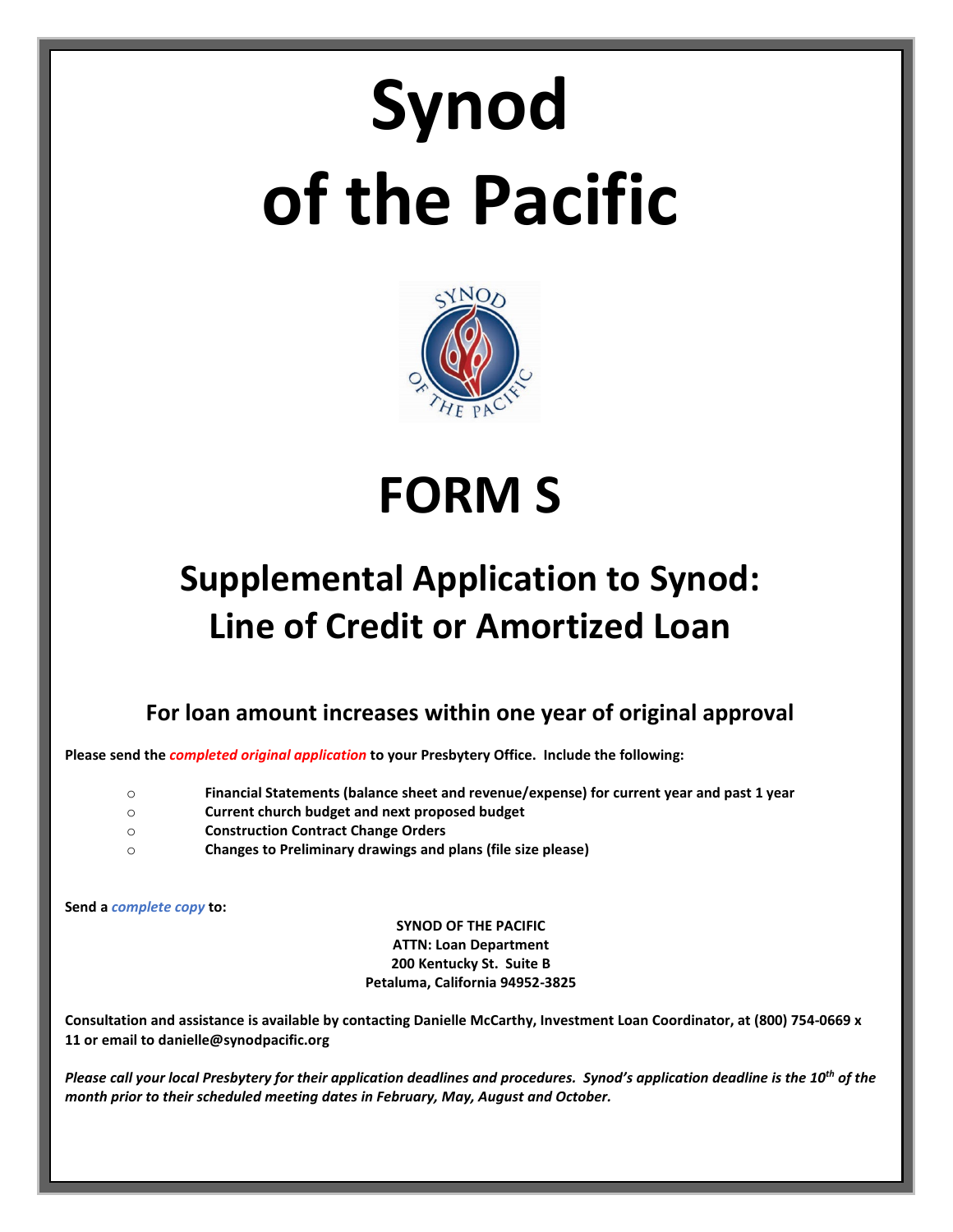#### *SYNOD OF THE PACIFIC*

# **FORM S**

**SUPPLEMENTAL APPLICATION TO EXISTING SYNOD LOAN**

 **Line of Credit Amortized**

## **Section A: General Information**

|                       |                                                                                  | Supplemental Amount Requested \$ |                                                                                                      | Estimated Date Funds Needed _____________________                                                                    |
|-----------------------|----------------------------------------------------------------------------------|----------------------------------|------------------------------------------------------------------------------------------------------|----------------------------------------------------------------------------------------------------------------------|
|                       |                                                                                  |                                  |                                                                                                      |                                                                                                                      |
|                       |                                                                                  |                                  |                                                                                                      |                                                                                                                      |
|                       |                                                                                  |                                  |                                                                                                      |                                                                                                                      |
|                       |                                                                                  |                                  |                                                                                                      |                                                                                                                      |
|                       |                                                                                  |                                  |                                                                                                      |                                                                                                                      |
|                       |                                                                                  |                                  |                                                                                                      |                                                                                                                      |
|                       |                                                                                  |                                  |                                                                                                      |                                                                                                                      |
|                       |                                                                                  |                                  |                                                                                                      |                                                                                                                      |
|                       |                                                                                  |                                  |                                                                                                      |                                                                                                                      |
|                       |                                                                                  |                                  |                                                                                                      |                                                                                                                      |
|                       |                                                                                  |                                  |                                                                                                      |                                                                                                                      |
|                       |                                                                                  |                                  | (Authorized Draw List can be revised at any time by Clerk of Session on Church Letterhead)           |                                                                                                                      |
|                       |                                                                                  |                                  | <b>Section C: Church Statistical Information</b>                                                     |                                                                                                                      |
|                       | Communicant church membership (current and past year):                           |                                  |                                                                                                      | Average Attendance at Sunday Worship Service(s):                                                                     |
|                       | This Yr. (est.) _________________________Last Yr.: 20___ _______________________ |                                  |                                                                                                      |                                                                                                                      |
|                       | Resident family membership units (number of pledging units)                      |                                  |                                                                                                      |                                                                                                                      |
|                       |                                                                                  |                                  |                                                                                                      |                                                                                                                      |
|                       |                                                                                  |                                  | Approximate Membership by Age: 30 % 20 % 45 yrs 3 % 45 to 65 yrs 3 % 60 % 45 to 65 yrs 45 yrs 45 yrs |                                                                                                                      |
| <b>Church School:</b> |                                                                                  |                                  |                                                                                                      |                                                                                                                      |
|                       |                                                                                  |                                  | Approximate average family income in congregation \$ ____________________________                    |                                                                                                                      |
|                       |                                                                                  |                                  |                                                                                                      | Please explain any significant changes in Church Statistical Information since original loan was approved: _________ |
|                       |                                                                                  |                                  |                                                                                                      |                                                                                                                      |

**\_\_\_\_\_\_\_\_\_\_\_\_\_\_\_\_\_\_\_\_\_\_\_\_\_\_\_\_\_\_\_\_\_\_\_\_\_\_\_\_\_\_\_\_\_\_\_\_\_\_\_\_\_\_\_\_\_\_\_\_\_\_\_\_\_\_\_\_\_\_\_\_\_\_\_\_\_\_\_\_\_\_\_\_\_\_\_\_\_\_\_\_\_\_\_\_\_\_\_\_\_\_\_\_\_**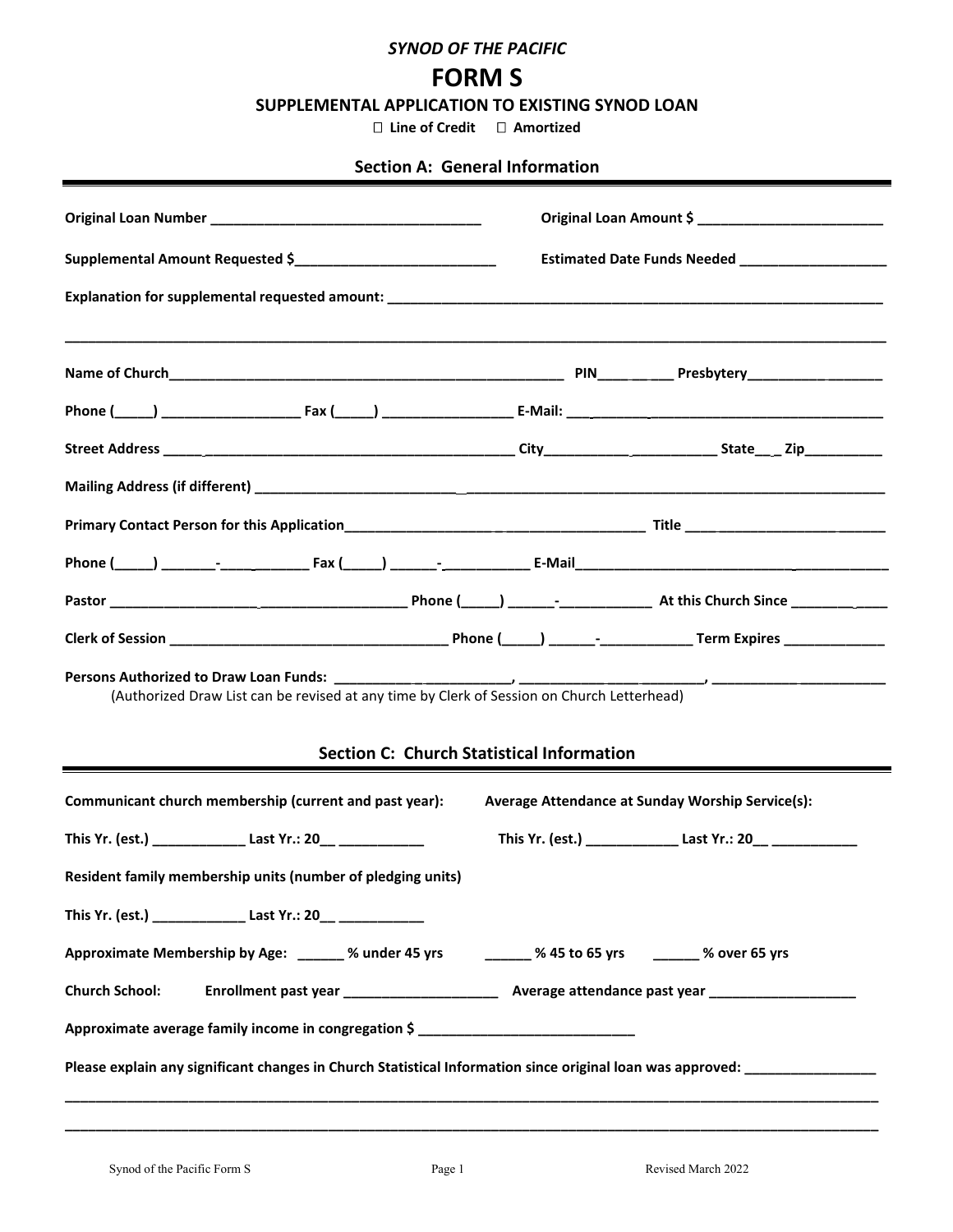| <b>Building Fund Campaign Update:</b> |  |  |
|---------------------------------------|--|--|
|---------------------------------------|--|--|

| Total amount pledged \$ _____________________ |                                                                                                                           | (dates)                |
|-----------------------------------------------|---------------------------------------------------------------------------------------------------------------------------|------------------------|
| Number of Families Pledging _________________ |                                                                                                                           |                        |
|                                               | Campaign directed by Church Financial Campaign Service of PC (USA)? $\Box$ Yes $\Box$ No If no, provide copy of contract. |                        |
|                                               | Are future Campaigns planned? $\square$ Yes $\square$ No If yes: from _______ to_______ and                               | from _______ to_______ |

# **Section D: Church Financial Information**

# **Operating Budget (excludes building fund and affiliated operation Budgets, i.e. pre-school)**

|   |                                                           | This Yr.<br>(Budget) | Last Yr.<br>20 |
|---|-----------------------------------------------------------|----------------------|----------------|
|   | <b>General Operating Revenue:</b>                         |                      |                |
| А | Pledged Revenue                                           |                      |                |
| B | Non-Pledged Revenue                                       |                      |                |
|   | Operating Revenue from other sources<br>(specify:         |                      |                |
|   | <b>Total General Operating Revenue:</b><br>$(A+B+C)$      |                      |                |
|   | <b>Total General Operating Expenses:</b>                  |                      |                |
|   | <b>General Operating Surplus or Deficit:</b><br>$(D - E)$ |                      |                |

# **Updated Borrowing:**

| <b>Existing Loans</b><br>(include all debt to banks, Synod, G.A.,<br>Presbytery, church members, etc.) | <b>Collateral</b> | <b>Note</b><br><b>Amount</b> | <b>Unpaid</b><br><b>Balance</b> | <b>Maturity</b><br>Date | Payment | Interest<br>Rate |
|--------------------------------------------------------------------------------------------------------|-------------------|------------------------------|---------------------------------|-------------------------|---------|------------------|
| <b>Existing Synod Loan</b>                                                                             |                   |                              |                                 |                         |         |                  |
|                                                                                                        |                   |                              |                                 |                         |         |                  |
|                                                                                                        |                   |                              |                                 |                         |         |                  |
| <b>Projected New Loans</b>                                                                             |                   |                              |                                 |                         |         |                  |
| Additional Amount to existing<br>Synod Loan                                                            |                   |                              | N/A                             |                         |         |                  |
|                                                                                                        |                   |                              | N/A                             |                         |         |                  |
|                                                                                                        |                   |                              | N/A                             |                         |         |                  |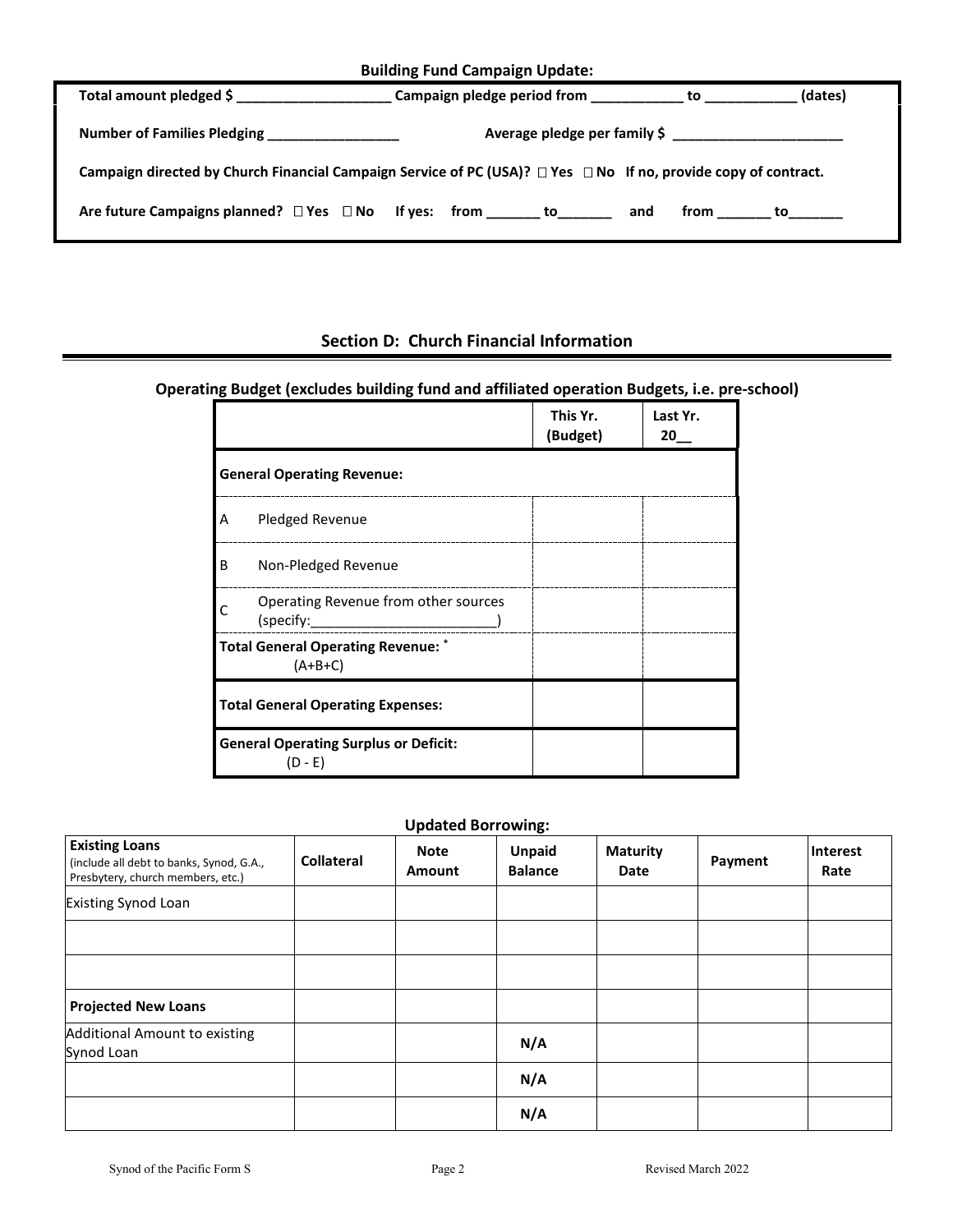# **ADDITIONAL COLLATERAL (to secure loan, if necessary)**

| Church Value: \$ | Land Value: $\frac{2}{3}$ [100]                                                                                                                                                                                                | Total Value: \$____________________                                                                                                                                                                                                                                                                                   |  |
|------------------|--------------------------------------------------------------------------------------------------------------------------------------------------------------------------------------------------------------------------------|-----------------------------------------------------------------------------------------------------------------------------------------------------------------------------------------------------------------------------------------------------------------------------------------------------------------------|--|
|                  | Other Church Owned Property Value \$                                                                                                                                                                                           |                                                                                                                                                                                                                                                                                                                       |  |
|                  | Describe other Property: New York Change of the Change of the Change of the Change of the Change of the Change of the Change of the Change of the Change of the Change of the Change of the Change of the Change of the Change |                                                                                                                                                                                                                                                                                                                       |  |
|                  | Address of Property being used to secure loan if not Church: Network and the second second second second second second second second second second second second second second second second second second second second secon |                                                                                                                                                                                                                                                                                                                       |  |
|                  |                                                                                                                                                                                                                                |                                                                                                                                                                                                                                                                                                                       |  |
|                  | Other Collateral, (i.e. endowment fund, etc.): _________________________________                                                                                                                                               | Value: $\frac{1}{2}$ $\frac{1}{2}$ $\frac{1}{2}$ $\frac{1}{2}$ $\frac{1}{2}$ $\frac{1}{2}$ $\frac{1}{2}$ $\frac{1}{2}$ $\frac{1}{2}$ $\frac{1}{2}$ $\frac{1}{2}$ $\frac{1}{2}$ $\frac{1}{2}$ $\frac{1}{2}$ $\frac{1}{2}$ $\frac{1}{2}$ $\frac{1}{2}$ $\frac{1}{2}$ $\frac{1}{2}$ $\frac{1}{2}$ $\frac{1}{2}$ $\frac{$ |  |

| <b>UPDATED PROJECT COST (complete applicable section)</b>                            |                                                                                                                                                                                                                                                                                                           |
|--------------------------------------------------------------------------------------|-----------------------------------------------------------------------------------------------------------------------------------------------------------------------------------------------------------------------------------------------------------------------------------------------------------|
| <b>Purchase Price</b>                                                                |                                                                                                                                                                                                                                                                                                           |
| <b>Renovation or other costs</b>                                                     | $\mathsf{s}$ ______________                                                                                                                                                                                                                                                                               |
| <b>Total Project Cost</b>                                                            |                                                                                                                                                                                                                                                                                                           |
|                                                                                      |                                                                                                                                                                                                                                                                                                           |
|                                                                                      |                                                                                                                                                                                                                                                                                                           |
| 1. Construction Contract (check one: □ estimated □ firm)                             | $\sim$ $\sim$                                                                                                                                                                                                                                                                                             |
|                                                                                      |                                                                                                                                                                                                                                                                                                           |
| 3. Architect Contract (check: $\Box$ maximum cost contract $\Box$ revision clause)   | $\mathsf{\hat{S}}$                                                                                                                                                                                                                                                                                        |
| 4. Furnishings, parking, insurance, professional fees (10% of contract is suggested) | $\frac{1}{2}$                                                                                                                                                                                                                                                                                             |
| 5. Contingencies (bid overage and unscheduled costs. 15% is suggested)               |                                                                                                                                                                                                                                                                                                           |
| 6. Inflation factor (minimum 1% per month from now until construction completion)    | $\mathsf{s}$ _________                                                                                                                                                                                                                                                                                    |
| <b>Total Project Cost</b>                                                            | $\sim$                                                                                                                                                                                                                                                                                                    |
|                                                                                      |                                                                                                                                                                                                                                                                                                           |
| 1. Construction Contract (check one: □ estimated □ firm)                             | $\frac{1}{2}$ , $\frac{1}{2}$ , $\frac{1}{2}$ , $\frac{1}{2}$ , $\frac{1}{2}$ , $\frac{1}{2}$ , $\frac{1}{2}$ , $\frac{1}{2}$ , $\frac{1}{2}$ , $\frac{1}{2}$ , $\frac{1}{2}$ , $\frac{1}{2}$ , $\frac{1}{2}$ , $\frac{1}{2}$ , $\frac{1}{2}$ , $\frac{1}{2}$ , $\frac{1}{2}$ , $\frac{1}{2}$ , $\frac{1$ |
|                                                                                      | $\sim$                                                                                                                                                                                                                                                                                                    |
| 3. Architect Contract (check: $\Box$ maximum cost contract $\Box$ revision clause)   | $\frac{1}{2}$                                                                                                                                                                                                                                                                                             |
| 4. Furnishings, parking, insurance, professional fees (if any)                       |                                                                                                                                                                                                                                                                                                           |
| 5. Contingencies (bid overage and unscheduled costs. 20% is suggested)               | $\sim$                                                                                                                                                                                                                                                                                                    |
| 6. Inflation factor (minimum 1% per month from now until construction completion)    | $\ddot{\textbf{s}}$                                                                                                                                                                                                                                                                                       |
| <b>Total Project Cost</b>                                                            | $\sim$                                                                                                                                                                                                                                                                                                    |
| <b>Total Project Cost</b>                                                            | $\sim$                                                                                                                                                                                                                                                                                                    |
|                                                                                      |                                                                                                                                                                                                                                                                                                           |
|                                                                                      | Construction to begin on ________________, 20________                                                                                                                                                                                                                                                     |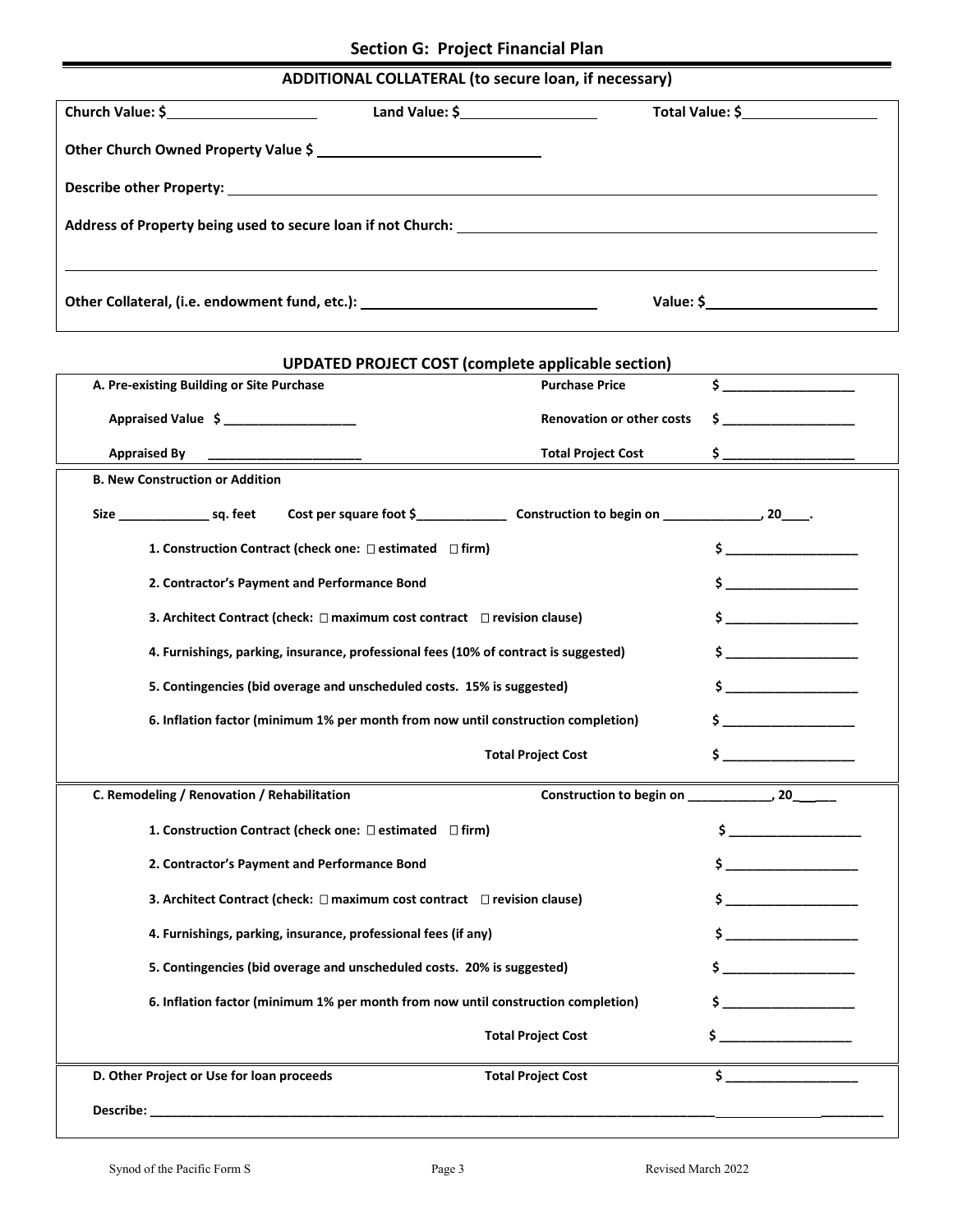#### **UPDATED RESOURCES**

| Ε. | 1. Cash on Hand from building campaign pledges                             |  |
|----|----------------------------------------------------------------------------|--|
|    | 2. Additional Income expected from building campaign before project begins |  |
|    | 3. Un-borrowed Cash from other sources (source:                            |  |
|    | 4. Additional Income expected from other sources before project begins     |  |
|    | 5. Cash already expended on project                                        |  |
|    | 6. Other Loans (specify source & terms:                                    |  |
|    | 7. Synod Loan (this application)                                           |  |
|    | <b>Resource Grand Total</b><br>(must equal Project Grand Total above)      |  |

#### **Explain changes to project costs/resources \_\_\_\_\_\_\_\_\_\_\_\_\_\_\_\_\_\_\_\_\_\_\_\_\_\_\_\_\_\_\_\_\_\_\_\_\_\_\_\_\_\_\_\_\_\_\_\_\_\_\_\_\_\_\_\_\_\_\_\_\_\_\_\_\_\_\_\_\_\_**

#### **Section H: Standard Terms and Conditions**

 **\_\_\_\_\_\_\_\_\_\_\_\_\_\_\_\_\_\_\_\_\_\_\_\_\_\_\_\_\_\_\_\_\_\_\_\_\_\_\_\_\_\_\_\_\_\_\_\_\_\_\_\_\_\_\_\_\_\_\_\_\_\_\_\_\_\_\_\_\_\_\_\_\_\_\_\_\_\_\_\_\_\_\_\_\_\_\_\_\_\_\_\_\_\_\_\_\_\_\_\_\_\_\_\_\_\_ \_\_\_\_\_\_\_\_\_\_\_\_\_\_\_\_\_\_\_\_\_\_\_\_\_\_\_\_\_\_\_\_\_\_\_\_\_\_\_\_\_\_\_\_\_\_\_\_\_\_\_\_\_\_\_\_\_\_\_\_\_\_\_\_\_\_\_\_\_\_\_\_\_\_\_\_\_\_\_\_\_\_\_\_\_\_\_\_\_\_\_\_\_\_\_\_\_\_\_\_\_\_\_\_\_\_**

#### **All Loans**

- 1. Applicant shall have raised, in un-borrowed cash, at least 10% of the project cost before commencing or executing contracts.
- 2. Applicant shall have conducted a special funding campaign and received pledges over and above the regular pledges to the program of the church to provide for repayment of the loan, or shall have made other specific provisions acceptable to Presbytery and Synod for loan repayment.
- 3. Loan proceeds shall be used only for the purposes for which they were appropriated.
	- 4. The applicant shall incur no financial obligations which are not scheduled as part of the approved Financial Plan without prior consent from the Presbytery and the Synod. Terms and outstanding balances of all loans shall be acknowledged by being printed in the minutes of each annual meeting of the congregation, until fully repaid.
	- All borrowers with loan balances over \$500,000 will be required to provide annual financial statements to the Synod within 90 days of their financial year end. Annual or monthly financial information may also be required of other accounts as deemed necessary by the Synod.
- 6. Synod reserves the right to suspend credit if applicant's payments are not within term, or if Synod deems there is any other substantial breach of loan covenants.
- 7. The Synod reserves the right to revise the interest rate in the event that Synod has a change in banking relationships and/or any significant change in its cost of borrowing.
- 8. Extension or conversion to an Amortized Loan is not automatic. A new Initiation Fee will be charged on any extension or conversion.
	- 9. The interest rate will increase by 1% at the maturity date and every anniversary thereafter if the loan has not been extended or converted.
- 10. There is an Initiation Fee of 0.50% of the loan amount approved. The loan will be canceled if Initiation Fee is not paid within 60 days of approval. Initiation Fees are non-refundable.
	- 11. The loan will be canceled if not drawn within 6 months of approval date.
		- 12. Line of Credit and Amortized Loans over \$25,000 will be secured by a Deed of Trust on real property. All loans requiring a Deed of Trust will also require standard ALTA Title Insurance.
		- 13. All loans shall become immediately due and payable when a congregation sells any portion of real property on which a Synod loan has been made and or at such time as the borrower is no longer under the jurisdiction of the Presbyterian Church (U.S.A).

*Initial next to each condition to signify you agree to the terms. If any of the above conditions cannot be met, please request a waiver of the conditions on the following page. State the reasons for your request as part of this loan application.*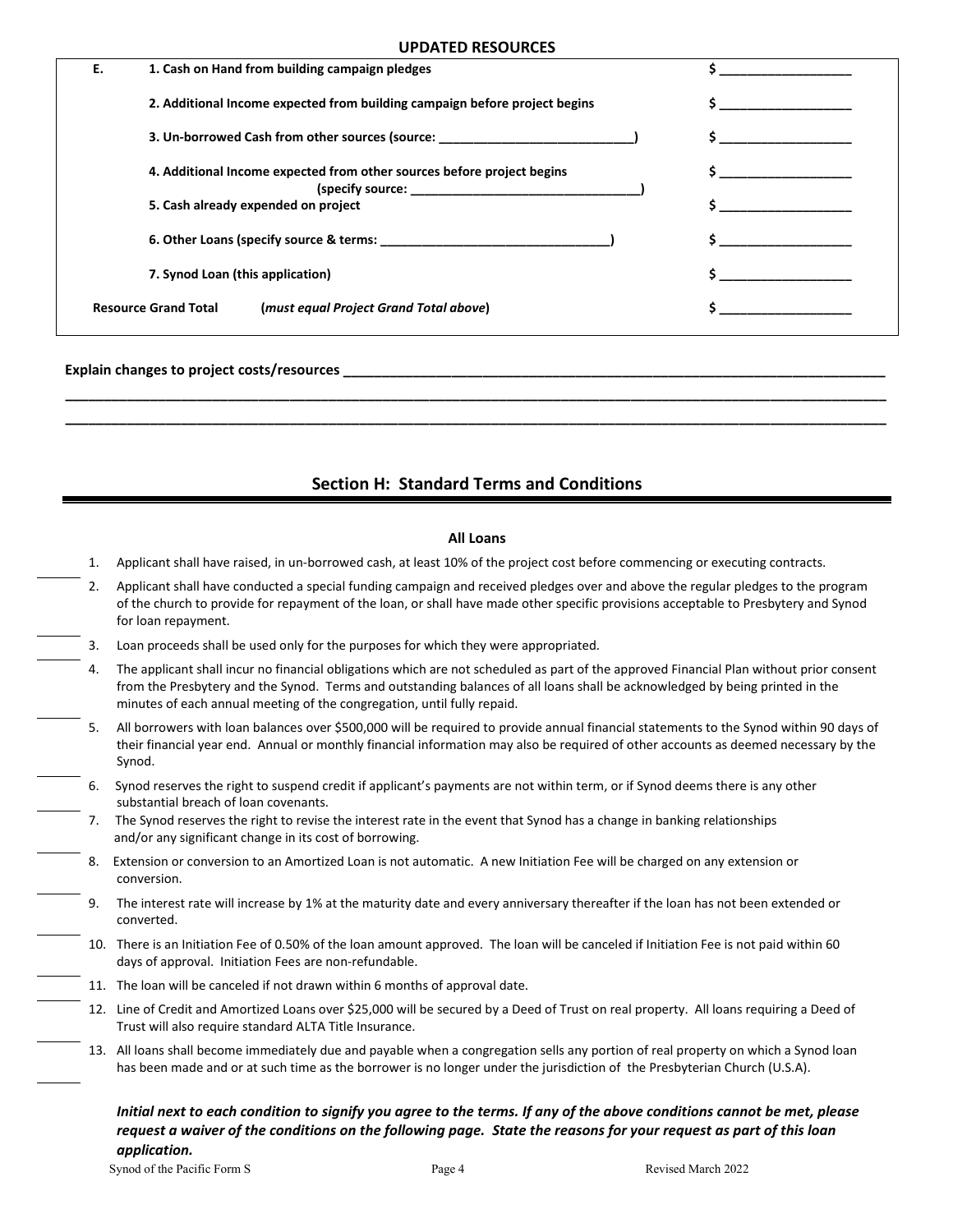#### **Construction Loans Only**

- 14. Construction contract will be signed only after receiving a commitment letter from the Synod advising of loan approval.
- 15. Building fund pledge receipts shall be held in a separate bank account, and shall be applied directly to actual project costs or to reduction of project debt.
- 16. The owner governing body shall require proof of construction bid and performance bonds, builder's risk and vandalism insurance during the project's construction, and shall carry fire, extended coverage, and liability insurance on the full amount of the contract, and shall require documentary assurances at the conclusion of the project to indemnify the owner against mechanics' liens.
- 17. All contractors shall provide proof of liability insurance to protect the owner against construction errors and omissions, including a guarantee period of one year from the date of acceptance by owner. All contracts shall be bonded.
- 18. The applicant shall provide to the Synod proof of Course of Construction insurance.
- 19. Applicant shall engage the services of companies, contractors and other professionals who are equal opportunity employers.
- 20. Building design shall accommodate the needs of persons with disabilities and comply with the Americans with Disabilities Act.
- 21. Building design shall incorporate measures to make the building energy efficient.
- 22. All construction and renovation shall comply with all local building codes and zoning regulations.

#### **Site Loans Only**

- 23. Soil tests must be done before any site is purchased in order to assure that the selected site is suitable for building.
- 24. An environmental audit shall be conducted on any previously developed sites.

**Initial next to each condition to signify you agree to the terms. If any of the above conditions cannot be met, please request a waiver of the conditions on the following page. State the reasons for your request as part of this loan application.**

## **COVENANT AGREEMENT Design, Construction, and Financial Covenant**

#### **Select and initial ONE of these statements, then sign below:**

- **1) \_\_\_\_\_\_\_\_\_\_** The applicant congregation hereby agrees to abide by all terms and conditions of this loan as found on the previous page of this application. We understand that conditions 14 through 22 apply only to construction projects (including major repairs and renovations), and that conditions 23 and 24 apply only to site purchases.
- **2)** The applicant congregation hereby requests a waiver of certain loan terms and conditions as found on the previous page of this application. In the space provided below we explain any requests for waivers of terms and conditions.

*Clerk of Session* Date **Date 2018** 

#### **APPLICATION for WAIVER**

**\_\_\_\_\_\_\_\_\_\_\_\_\_\_\_\_\_\_\_\_\_\_\_\_\_\_\_\_\_\_\_\_\_\_\_\_\_\_\_\_\_\_\_\_\_\_\_\_\_\_\_\_\_\_\_\_\_\_\_\_\_\_\_\_\_\_\_\_\_\_\_\_\_\_\_\_\_\_\_\_\_\_\_\_\_\_\_\_\_\_\_\_\_\_\_\_\_\_\_\_\_\_\_\_\_\_**

**\_\_\_\_\_\_\_\_\_\_\_\_\_\_\_\_\_\_\_\_\_\_\_\_\_\_\_\_\_\_\_\_\_\_\_\_\_\_\_\_\_\_\_\_\_\_\_\_\_\_\_\_\_\_\_\_\_\_\_\_\_\_\_\_\_\_\_\_\_\_\_\_\_\_\_\_\_\_\_\_\_\_\_\_\_\_\_\_\_\_\_\_\_\_\_\_\_\_\_\_\_\_\_\_\_\_**

**\_\_\_\_\_\_\_\_\_\_\_\_\_\_\_\_\_\_\_\_\_\_\_\_\_\_\_\_\_\_\_\_\_\_\_\_\_\_\_\_\_\_\_\_\_\_\_\_\_\_\_\_\_\_\_\_\_\_\_\_\_\_\_\_\_\_\_\_\_\_\_\_\_\_\_\_\_\_\_\_\_\_\_\_\_\_\_\_\_\_\_\_\_\_\_\_\_\_\_\_\_\_\_\_\_\_**

 **\_\_\_\_\_\_\_\_\_\_\_\_\_\_\_\_\_\_\_\_\_\_\_\_\_\_\_\_\_\_\_\_\_\_\_\_\_\_\_\_\_\_\_\_\_\_\_\_\_\_\_ \_\_\_\_\_\_\_\_\_\_\_\_\_\_\_\_\_\_\_\_\_\_\_\_\_\_\_\_\_\_\_\_\_\_\_\_\_\_\_\_\_\_\_** 

**The applicant congregation wishes to request a waiver of the following condition (s) with the following explanation:**